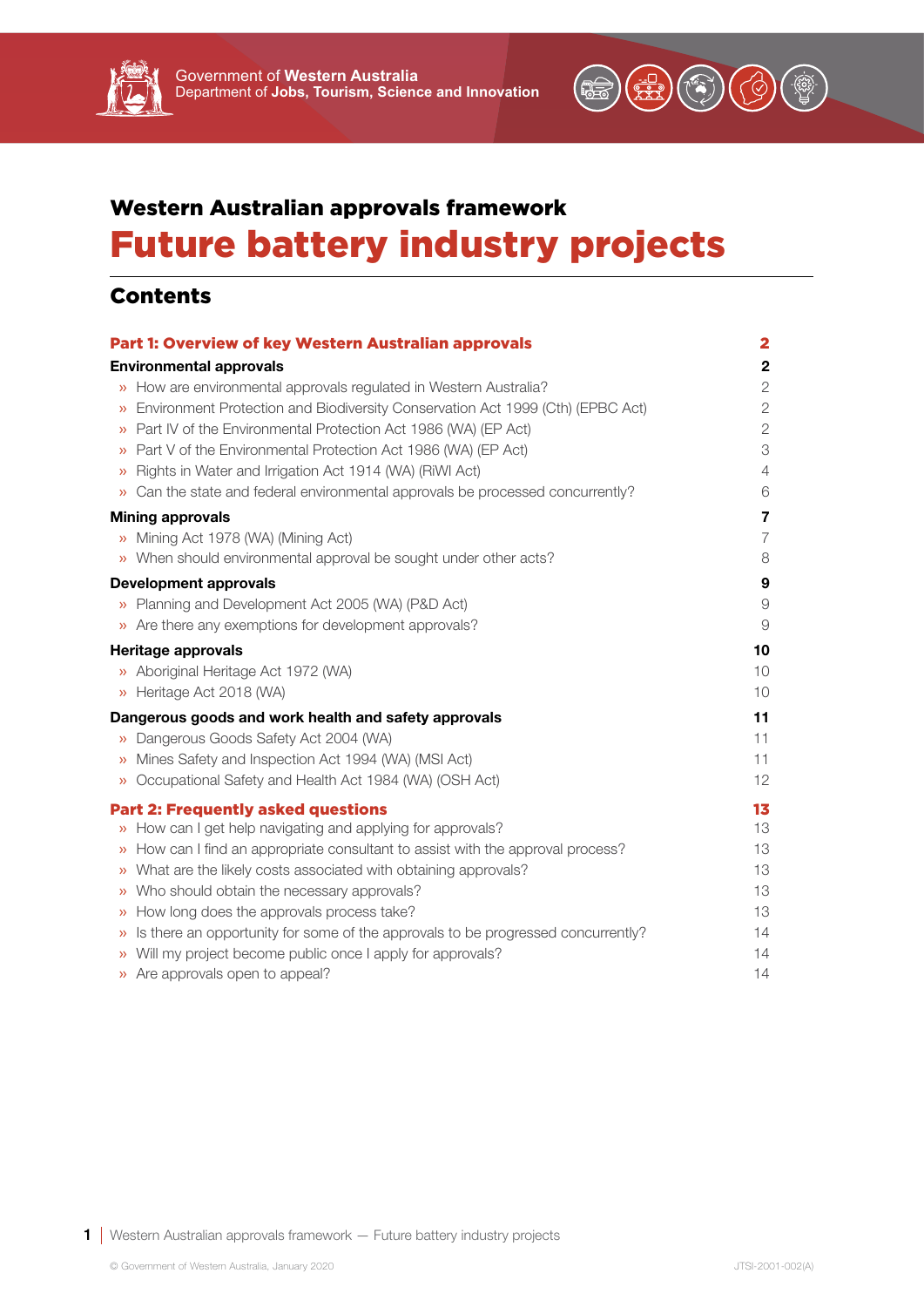

# <span id="page-1-0"></span>Western Australian approvals framework Future battery industry projects

# Part 1: Overview of key Western Australian approvals

# Environmental approvals

# How are environmental approvals regulated in Western Australia?

Both federal and state legislation regulate environmental impacts in Western Australia.

# Environment Protection and Biodiversity Conservation Act 1999 (Cth) (EPBC Act)

The EPBC Act protects important flora, fauna, ecological communities and heritage sites — defined in the EPBC Act as matters of National Environmental Significance (NES) — by creating offences for taking certain actions that have, will have, or are likely to have a 'significant impact' on them.

Proponents usually refer proposals to the Australian Department of Environment and Energy for assessment when there is concern that a proposal may impact a matter of NES. Proponents should consider the relevance of the EPBC Act to their proposals and seek further information from the Department of Environment and Energy if required.

# Part IV of the Environmental Protection Act 1986 (WA) (EP Act)

Part IV of the EP Act requires projects that are likely to have a significant effect on the environment to be referred to the **Environmental Protection Authority (EPA)** to decide if an environmental impact assessment is required. The EPA undertakes these environmental impact assessments and provides recommendations for the Minister for Environment. The EPA has recently been recognised internationally by the International Association of Impact Assessment as having leading practice impact assessment policies and procedures which are both proactive and pioneering.

The Department of Water and Environmental Regulation (DWER) provides advice on these assessments to the EPA. The EPA considers referred new development proposals and planning schemes, and significant changes to development proposals which have approval under Part IV of the EP Act. The EPA decides whether or not they require formal environmental impact assessment (EIA), and if so, at what level.

Any person can refer a significant proposal to the EPA except in the following situations:

- » If it is a strategic proposal, only a proponent can refer it to the EPA.
- » If it is under an assessed scheme, only a proponent or a responsible authority can refer the proposal to the EPA.
- » If it is a significant proposal, a decision-making authority is required to refer it to the EPA.

Proponents should identify potential environmental impacts early in the planning process. Where the proposal is likely to have a significant effect on the environment, proponents should refer the proposal to the EPA for a decision on whether or not it requires assessment under the EP Act.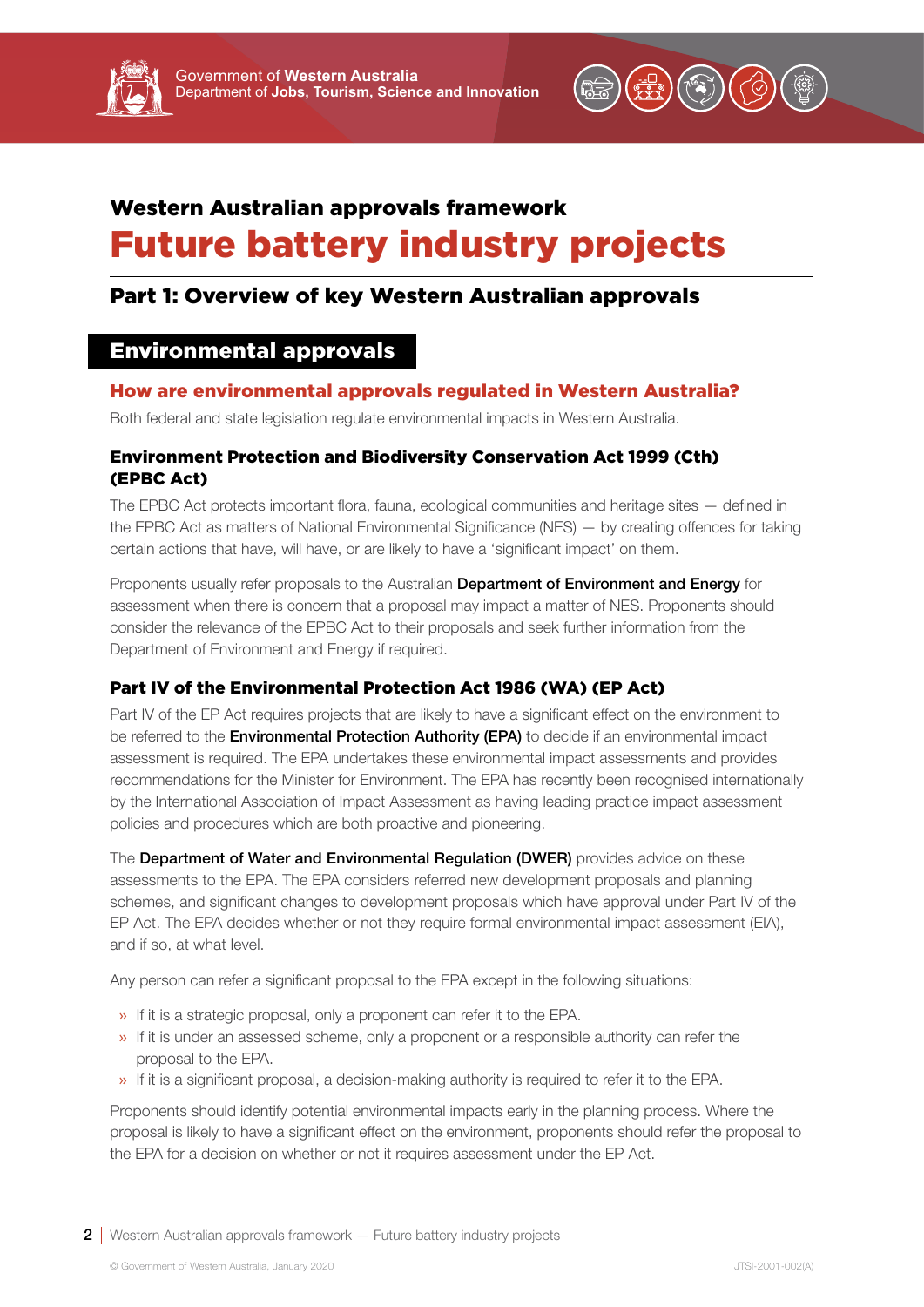<span id="page-2-0"></span>



In some cases, a formal assessment may not be needed where environmental impacts can be managed under Part V of the EP Act.

When deciding whether or not to assess a proposal, the EPA considers whether the potential impacts of a proposal should be assessed and/or regulated, and are likely to be significant. Where relevant, the EPA may take into account the ability of other DMAs to regulate environmental impacts, such as DWER; Department of Mines, Industry Regulation and Safety (DMIRS); and/or Department of Biodiversity, **Conservation and Attractions (DBCA)**. Once a proposal is referred to the EPA, other DMAs are constrained from approving the proposal until the EPA has completed its assessment and the Minister for Environment has issued an approval.

#### Assessment under Part IV of the EP Act (ministerial statement)

This assessment is required for a proposal that will, or is likely to have, a significant effect on the environment if it is implemented. A ministerial statement is issued under Section 45(5) of the EP Act if the Minister for Environment determines, in consultation with other ministers, that a project proposal may be implemented. The Minister for Environment considers the EPA's report generated from the environmental impact assessment process and any public appeals prior to determining whether the proposal should be allowed to proceed and under what conditions.

Once a proposal has received approval and a ministerial statement is issued, the proponent is required to ensure that the implementation of the proposed project is carried out in accordance with the conditions set by the ministerial statement.

Once a ministerial statement is issued, DWER has the responsibility of monitoring the implementation of the proposal in order to determine if the conditions are being complied with. In some circumstances the Minister for Environment may delegate this responsibility to another DMA.

Ministerial statements and further information on the proposal assessment process is available on the EPA's website. The EPA website sets out areas the EPA will consider when determining whether a proposal will need to be formally assessed. The EPA also has a number of [helpful online publications](http://www.epa.wa.gov.au/templates-and-forms) that can guide proponents in the preparation of environmental scoping and review documents.

## Part V of the Environmental Protection Act 1986 (WA) (EP Act)

Part V of the EP Act regulates emissions and discharges to the environment through a works approval and licensing process, and regulates the clearing of native vegetation through clearing permit applications. Premises with the potential to cause emissions and discharges to air, land or water are known as 'prescribed premises'. The list of 'prescribed premises' is found in Schedule 1 of the Environmental Protection Regulations 1987. The EP Act requires a works approval to be obtained before constructing a prescribed premises, and makes it an offence to cause an emission or discharge unless a licence or registration is held for the premises.

DWER has responsibility under Part V Division 3 of the EP Act for granting works approvals, licences and registrations for prescribed premises. DWER's online [Industry Regulation Guide to Licensing 2019](https://www.der.wa.gov.au/images/documents/our-work/licences-and-works-approvals/licensing guidelines/Industry Regulation Guide to licensing  June 2019.pdf) provides guidance on the licensing framework for proponents proposing to construct prescribed premises or undertake activities which are regulated under Part V Division 3 of the EP Act.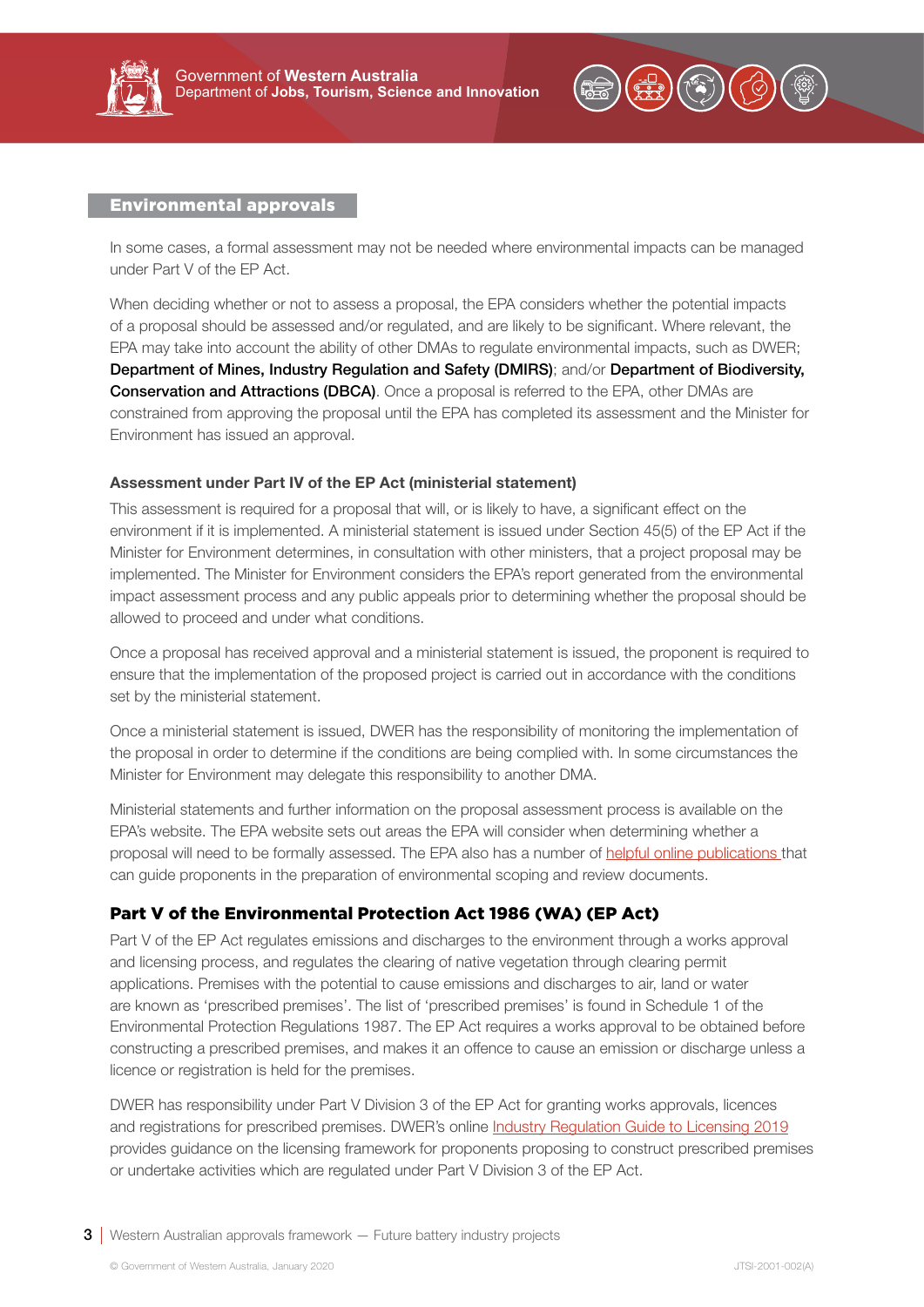<span id="page-3-0"></span>



#### Works approval

The EP Act requires the occupier of a premises to obtain a works approval if they carry out work (constructs, installs or alters existing infrastructure) that makes it a prescribed premises. A works approval authorises the construction of a prescribed premises. It can also authorise emissions and discharges that occur during construction, commissioning phases and for time-limited operations of the project.

#### Licence or registration

Projects may also require a licence or registration. The EP Act makes it an offence for occupiers of prescribed premises to cause an emission or discharge unless they hold a valid licence or registration. Licences and registrations contain conditions to protect public health and the environment from emissions discharged by prescribed premises.

#### Native vegetation clearing permit

The clearing provisions of the EP Act require the clearing of native vegetation to be authorised by a clearing permit, unless the clearing is subject to an exemption. Exemptions for clearing that is a requirement of a written law, or authorised under certain statutory processes, are contained in Schedule 6 of the EP Act. Exemptions for low impact routine land management practices outside of environmentally sensitive areas (ESA) are contained in the Environmental Protection (Clearing of Native Vegetation) Regulations 2004 (WA) (Clearing Regulations).

DWER has responsibility under Part V Division 2 of the EP Act for assessing clearing permit applications. DWER's online [Clearing Regulation Fact Sheet 1: Native vegetation clearing legislation in Western](https://www.der.wa.gov.au/images/documents/your-environment/native-vegetation/Fact_sheets/fs1_legislation.pdf)  [Australia](https://www.der.wa.gov.au/images/documents/your-environment/native-vegetation/Fact_sheets/fs1_legislation.pdf) provides an introduction to the clearing provisions of the EP Act.

In assessing a clearing permit application, the Chief Executive Officer of DWER, or their delegate, is required to consider the ten clearing principles contained in Schedule 5 of the EP Act, as well as any planning instruments and other relevant matters.

DMIRS has delegated authority under Section 20 of the EP Act to administer the clearing provisions for mining and petroleum activities regulated under the Mining Act 1978 (WA), the Petroleum and Geothermal Energy Resources Act 1967 (WA), the Petroleum Pipelines Act 1969 (WA), or the Petroleum (Submerged Lands) Act 1982 (WA); or an activity under a government agreement (state agreement) administered by JTSI. Further information on the native vegetation clearing permit process is available at the DWER website.

## Rights in Water and Irrigation Act 1914 (WA) (RiWI Act)

The RiWI Act provides for the regulation, management, use and protection of water resources. This Act provides for a licensing system for taking water, bore construction; and a permitting system for activities that may damage, obstruct or interfere with water flow or the beds and banks of watercourses and wetlands in proclaimed rivers, surface water management areas and irrigations districts.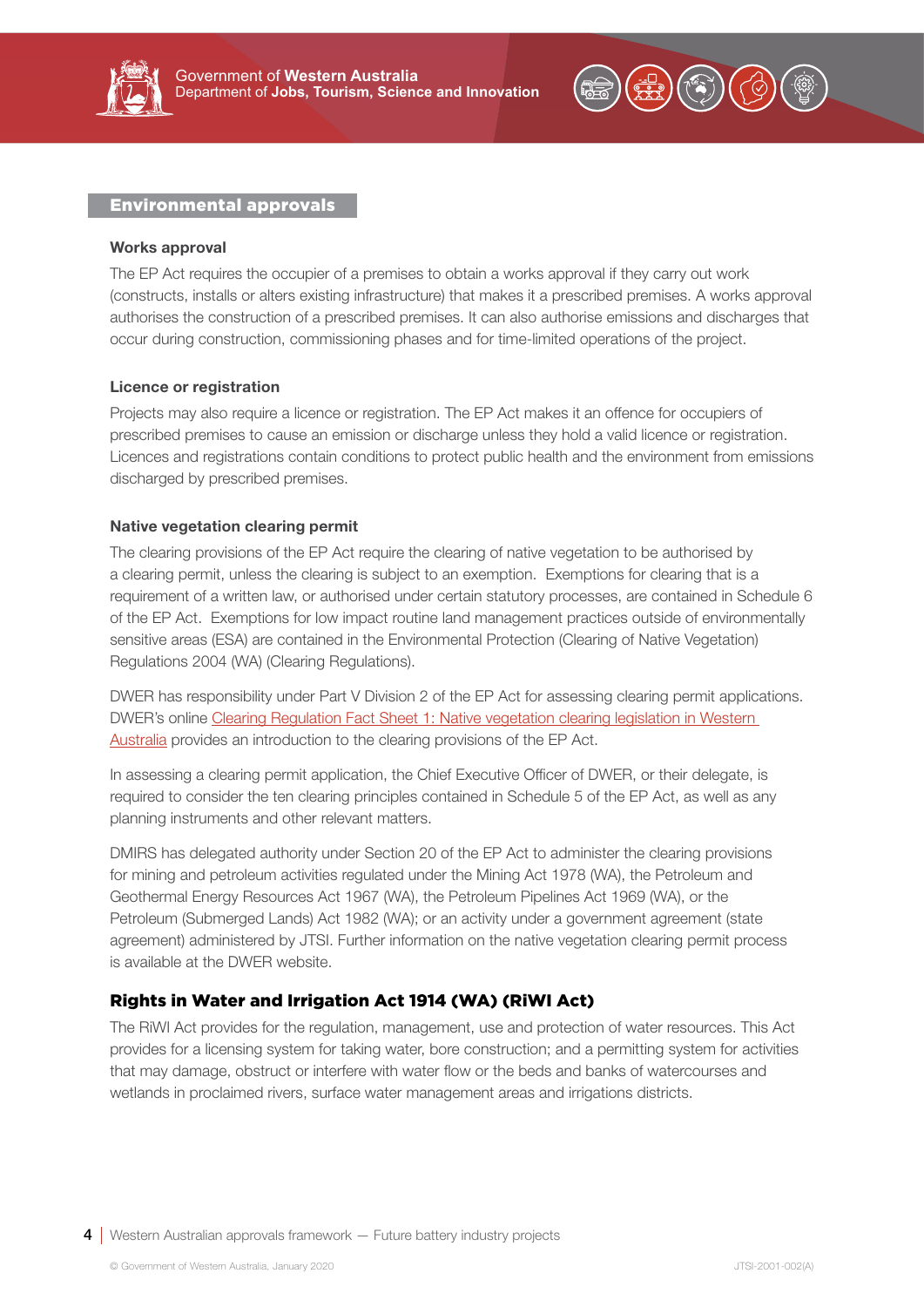



#### Water Licence

DWER, as the state's water resource management agency, has responsibility for assessment and decision making for licences and permits. Most of the state's groundwater resources and surface water resources that are subject to high levels of demand are proclaimed under the RiWI Act. Proclamation is a legal process that makes managing water resources DWER's responsibility. This means DWER can actively manage water resources by using a system of licences. Once an area is proclaimed, certain water users require a licence. The RiWI Act regulates access to surface water and groundwater in Western Australia.

Water can be taken from watercourses in unproclaimed areas without a licence as long as the flow is not 'sensibly diminished' and affecting the rights of downstream users. Water can be taken from an underground water source in an unproclaimed area without a licence, where the original water sourced is non-artesian.

#### Water allocation plans

Water allocation plans support the RiWI Act and outline how much water can be licenced for abstraction; how much water can be taken from groundwater and surface water resources; regulate the use of water; and guide licensing decisions to enable the consideration of economic, social and environmental outcomes. Water allocation plans are usually water resource based, focussing on water resource management issues that affect water availability in the identified area.

#### Section 5C licence to take groundwater and surface water

A 5C licence allows the licence holder to take water from a watercourse, well and/or underground source in a proclaimed surface water and groundwater area. A water licence provides legal and secure access to water. Applicants must demonstrate legal access to the land before the DWER will issue a 5C licence. Where an applicant does not have legal access to the land, they must seek written approval from the party with legal access. It is important to note that applying for a licence does not guarantee access to water.

When assessing water licence applications, DWER considers the allocation plan, as well as Clause 7 (2) of Schedule 1 of the RiWI Act. In granting a licence, DWER may apply terms, conditions and restrictions to licences under clause 15 of Schedule 1 of the RiWI Act.

DWER's network of regional offices action water licensing activities across the state. Please note that fees may apply to licence or permit applications. Proponents can apply for water licences through DWER's online licensing management system. For further assistance in obtaining a licence or permit call 1800 508 885 or email [licence.enquiry@water.wa.gov.au](mailto:licence.enquiry@water.wa.gov.au)

#### Section 26D licence to construct and/or alter wells

A 26D licence is issued under the provisions of Section 26D of the RiWI Act to construct or alter wells. A 26D licence is required to commence, construct, enlarge, deepen or alter an artesian well or any nonartesian well in a proclaimed surface water or groundwater area.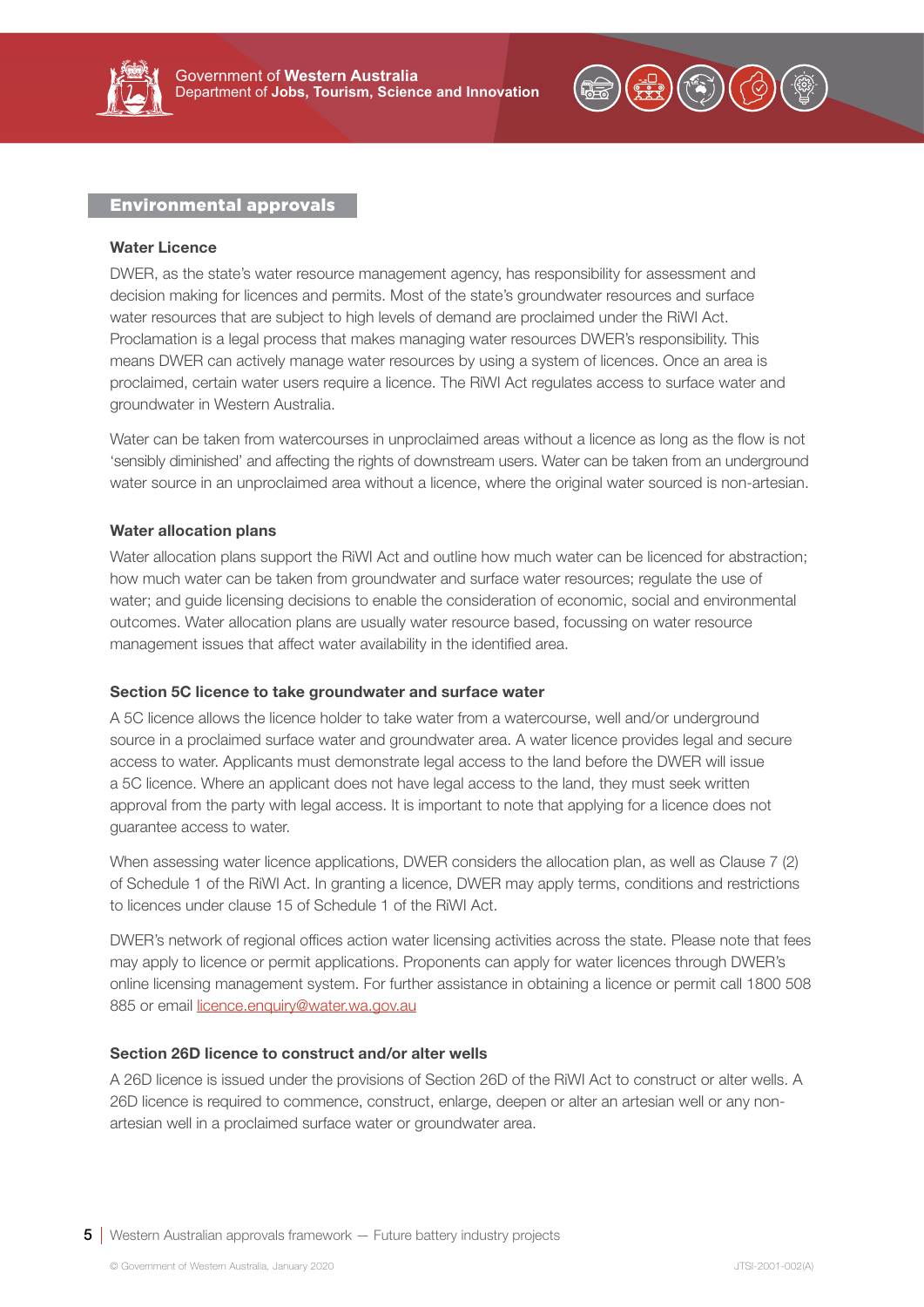<span id="page-5-0"></span>



#### Section 11, 17 and 21A bed and banks permit

Permits are granted by DWER to authorise interference or obstruction of the bed and banks of a watercourse or wetland. Water cannot be 'taken' under a permit. However, in many instances, persons exercising their Section 10 and 21 rights in proclaimed and unproclaimed areas require a permit to undertake any actions. This includes installing any works or object that causes the obstruction of, or interference to, a watercourse or wetland or its bed and banks, in order to exercise their right to take water under these sections. Permits can be issued under the RiWI Act under the following sections:

- » Section 11 permit works relating to the taking of water in a proclaimed area where access is via road or Crown reserve.
- » Section 17 permit works relating to the taking of water in a proclaimed area.
- » Section 21A permit works relating to the taking of water in an unproclaimed area where access is via road or Crown reserve.

#### Exemptions — stock and domestic and firefighting water use

Under the RiWI Act Exemption and Repeal (Section 26C) Order 2011, some uses of water do not require licensing in proclaimed areas. This applies to water taken from non-artesian wells for firefighting purposes; water of stock; other than those raised under intensive conditions; domestic garden and lawn irrigation (not exceeding 0.2ha); and other ordinary domestic uses. However, all artesian take requires a licence, even for the above uses.

#### Water and mining approvals processes

The DWER's water licensing approach for mining is described in the [Western Australian Water in Mining](https://www.water.wa.gov.au/__data/assets/pdf_file/0019/1819/105195.pdf)  [Guideline 2013.](https://www.water.wa.gov.au/__data/assets/pdf_file/0019/1819/105195.pdf) The approach set out in the guideline is designed to align with the approvals process of other agencies. The mining guideline is currently utilised by mining proponents as an effective tool to align ongoing government regulation and better water management across the state.

The focus of the guideline is to provide proponents with an approach to water management that aims to reduce timeframes and cross-over with other agencies where possible, identifying at the early stages potential critical water issues across the life of the project.

# Can the state and federal environmental approvals be processed concurrently?

#### EPBC Act and EP Act approvals

The EPA's assessment requirements may be individually accredited by the Australian Government. Following the EPA's assessment, the Australian Minister for the Environment will decide whether or not to approve the proposal and, if so, issue any conditions. Guidance for when a bilateral assessment applies is available on DWER's website.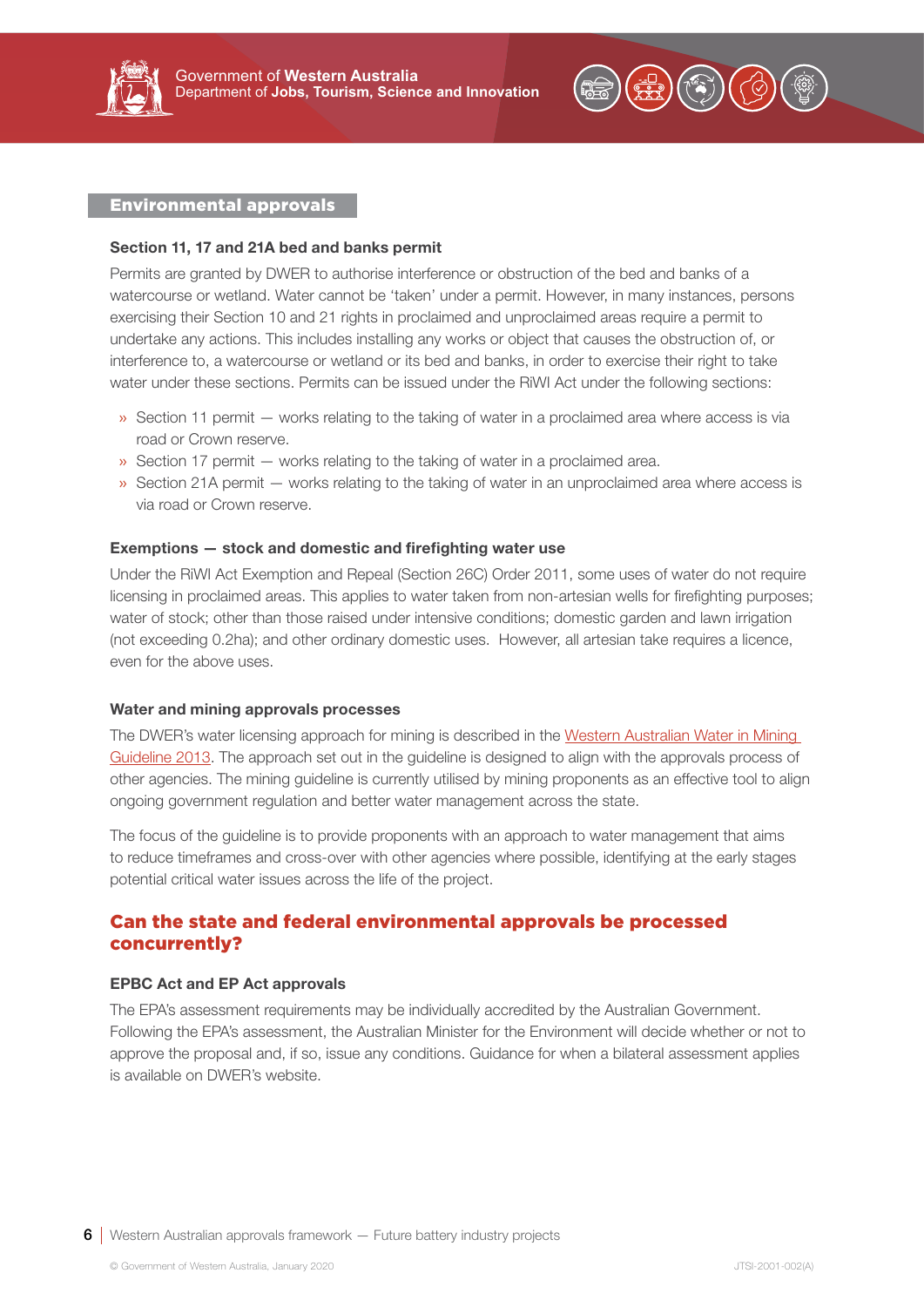<span id="page-6-0"></span>



# Mining approvals

# Mining Act 1978 (WA) (Mining Act)

The Mining Act provides the regulatory framework for onshore exploration and mining activities in Western Australia. Offshore activities (the first three nautical miles of the territorial sea from Western Australia's baseline) are governed by the Offshore Minerals Act 2003 (WA). The Department of Mines, Industry Regulation and Safety (DMIRS) assesses proposals for prospecting, mining exploration and development activities in accordance with this Act. This assessment is from an environmental, health and safety perspective.

All minerals in Western Australia are the property of the Crown, except in the case of land alienated in fee simple before the 1st January 1899 (in which case minerals other than gold, silver and precious metals are the property of the owner). Where the minerals are the property of the Crown, a mining tenement must be obtained from DMIRS in order to obtain rights to explore and extract the minerals. Mining tenements include prospecting licences, exploration licences, retention licences, mining leases, general purpose leases and miscellaneous licences.

It is a covenant of all tenements that ground disturbing activity cannot occur unless environmental approval is obtained through either a mining proposal (for mining operations) or Programme of Work (for exploration activities). DMIRS assesses environmental proposals for exploration and development activities in accordance with the Mining Act.

#### Mining proposals

A mining proposal can be used to support a mining lease application or be submitted in accordance with tenement conditions. A mining proposal must include a mine closure plan. Mining proposals must be submitted to DMIRS, and approval obtained from DMIRS prior to the commencement of mining operations.

A mining proposal contains detailed information on the identification, evaluation and management of environmental impacts applicable to the proposed mining operation. Mining proposals must be prepared in accordance with [statutory guidelines.](http://www.dmp.wa.gov.au/Environment/Mining-proposals-5993.aspx) Conditions relating to environmental management can be imposed on a mining tenement. In some instances a mining proposal is not required, such as when proposals come under a state agreement or local government authority extractive industry licence.

#### Mine closure plans

All tenements that have an approved mining proposal on them must also have an approved mine closure plan (MCP). All MCPs must be prepared in accordance with the Guidelines for Preparing Mine Closure [Plans 2015](https://www.dmp.wa.gov.au/Documents/Environment/ENV-MEB-121.pdf) and lodged as per advice available on the DMIRS website.

Approved MCPs must be reviewed after three years or at a time specified by DMIRS. The updated MCP including any changes must be submitted again to DMIRS for approval. The due date for the revised MCP is specified as a tenement condition.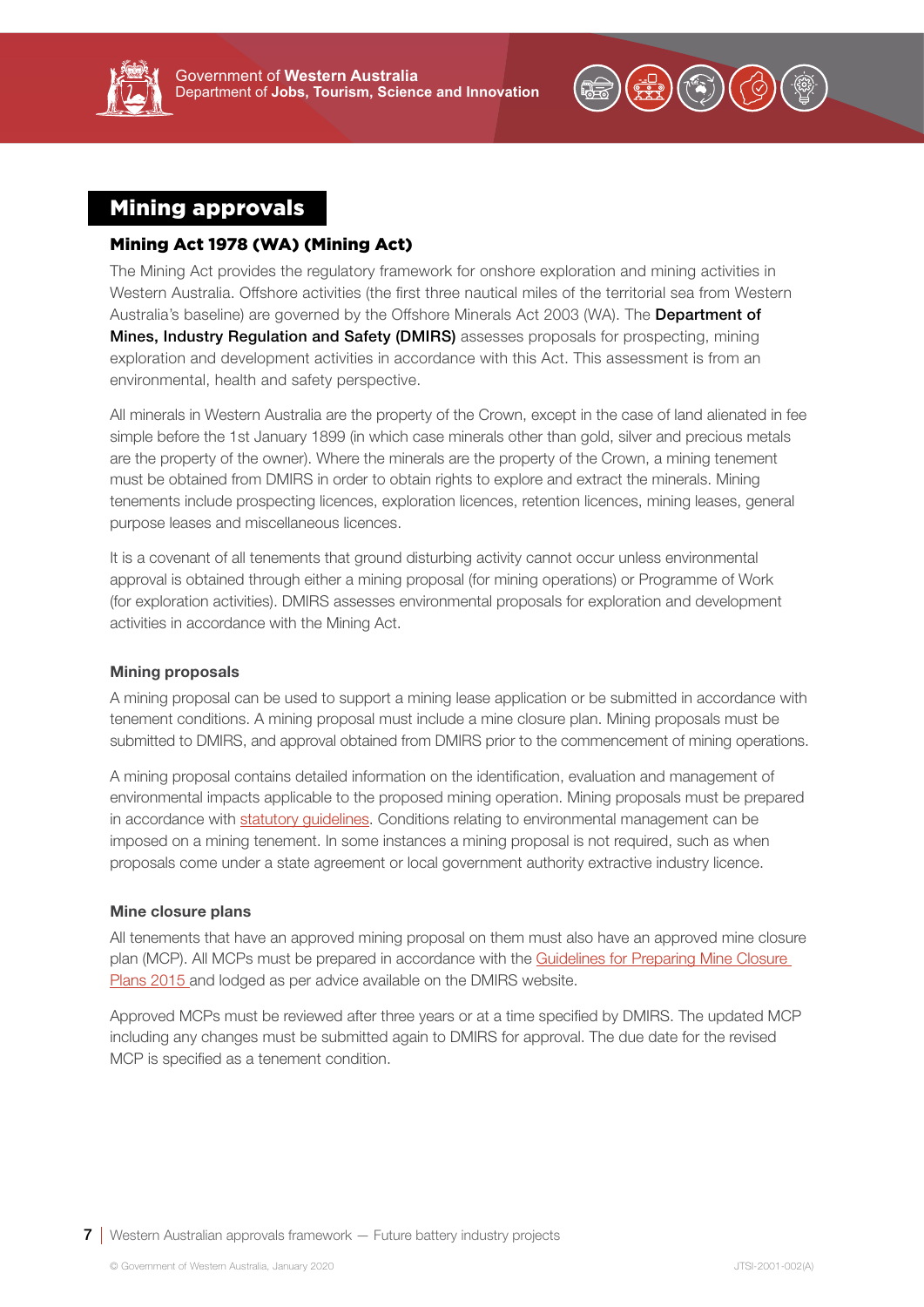<span id="page-7-0"></span>



#### Mining approvals

#### Programme of Work

The Mining Act requires that a Programme of Work (PoW) is lodged in accordance with the prescribed application form and approved by the Minister (or a prescribed official) prior to an explorer or prospector conducting any ground disturbing activities with mechanised equipment.

Information on PoW Spatial (PoW-S) and PoW Prospecting (PoW-P) applications is available on the DMIRS website. Any approved activities that are conducted must be rehabilitated within six months of completion of ground disturbance or following an approved extension in accordance with tenement conditions. A rehabilitation report should then be submitted to DMIRS.

## When should environmental approval be sought under other acts?

Mining, petroleum and geothermal project proposals that are likely to have a significant impact on the environment should be referred to the EPA for a decision on whether or not they require assessment under Part IV Division 3 of the Environmental Protection Act 1986 (WA). When deciding whether or not to assess a proposal, the EPA considers the significance of the potential impacts of a proposal and whether the proposal requires assessment and/or requlation by other DMAs, such as the Department of Water and Environmental Regulation (DWER) and/or DMIRS. DMAs such as DMIRS may assess and regulate proposals that have been issued a ministerial statement.

In addition to approvals under the Mining Act, mining, petroleum and geothermal project proposals that are likely to have a significant impact on matters of national environmental significance are subject to the environmental impact assessment process under the Environment Protection and Biodiversity Conservation Act 1999 (Cth).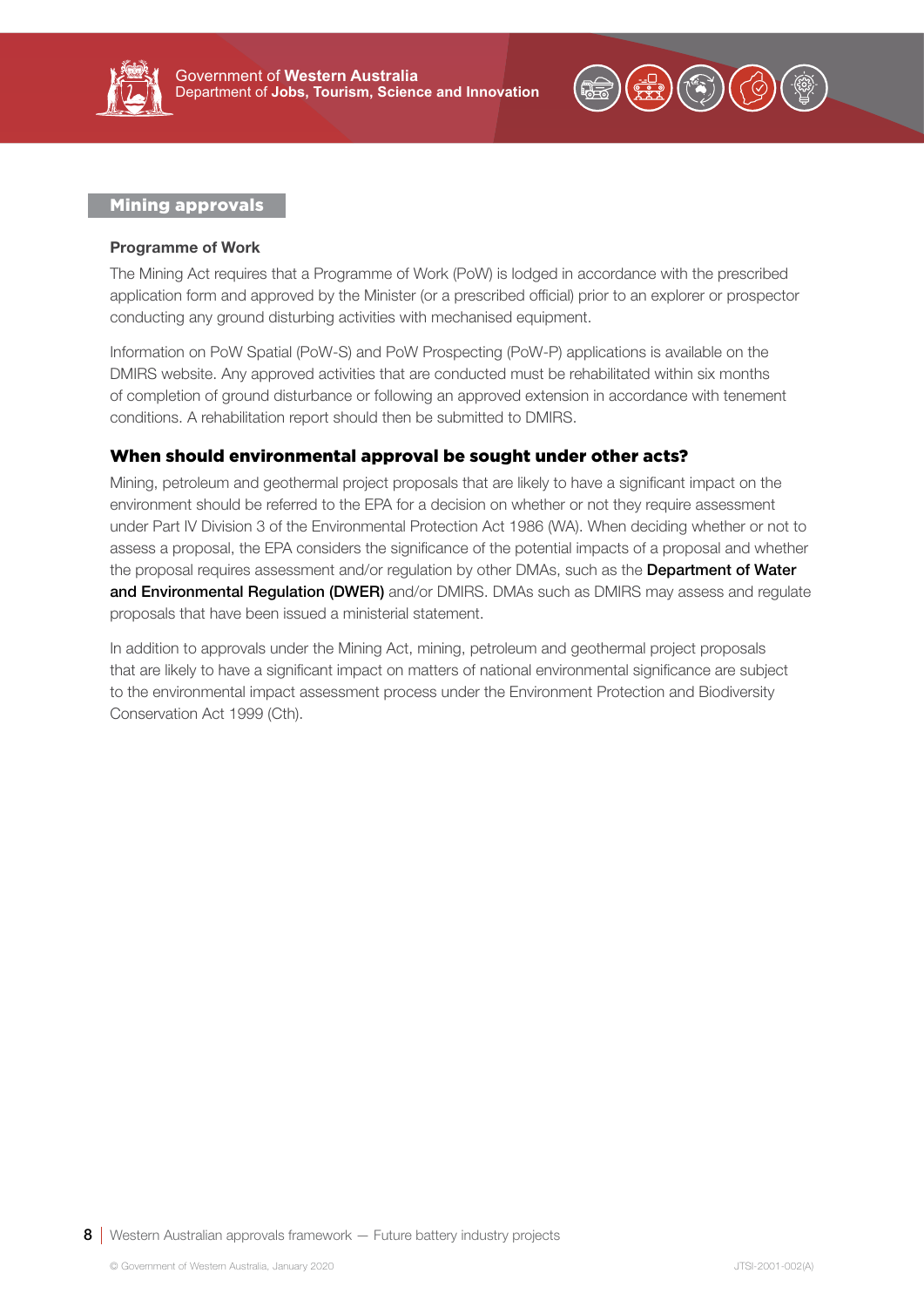<span id="page-8-0"></span>



# Development approvals

## Planning and Development Act 2005 (WA) (P&D Act)

The P&D Act is the primary legislation that governs development and subdivision in Western Australia, and is the central legislation for strategic and statutory planning instruments.

The definition of 'development' in the P&D Act is broad and includes physical works as well as the use of any land or building. Approval is required for most forms of development, but there are some exceptions such as public works.

Planning scheme and other statutory instruments set out in the P&D Act can require development approval. Planning schemes include local planning schemes, region planning schemes and improvement schemes. Most land in Western Australia is subject to a local planning scheme. Local planning schemes are administered by the relevant local government authority.

#### Development approval

A local government has the power to enforce the provisions of its local planning scheme and any decisions made under the scheme. This includes the requirements for development and conditions of approval, and the requirement to obtain development approval prior to commencement of development or land use.

A local planning scheme outlines the zones and reserves of the local government area, and associated land use and development requirements. Different land uses can be designated as permitted, prohibited or requiring discretion of the relevant local government authority.

An application for development approval must be made to the relevant local government authority. Local government authorities are responsible for determining development applications on land within their local planning scheme areas, however in some instances the Western Australian Planning Commission (WAPC) may be responsible for determining development applications of a certain type or in a particular location due to the requirements of a region planning scheme or improvement scheme.

Proponents can contact the Department of Planning, Lands and Heritage (DPLH) for further information on development approvals.

#### Development Assessment Panels

Where an application for development is greater than \$10 million (outside the City of Perth) or \$20 million (within the City of Perth) in value, a Development Assessment Panel (DAP) will determine the application. DAPs determine development applications made under local and region planning schemes, in the place of the original decision maker. The DAP is an independent decision-making body comprised of technical experts and elected local government members. Joint Development Assessment Panels (JDAPs) exist to provide additional transparency, consistency and reliability in decision-making on complex and significant development applications.

## Are there any exemptions for development approvals?

In addition to public works, some activities that are authorised by the Mining Act may be exempt from planning approval. Section 120(1) of the Mining Act prevents local planning schemes from prohibiting or affecting mining activities authorised under the Mining Act. The proponent, DMIRS and the relevant local government will consider the application and relevance of this clause to proposals on a case by case basis.

9 Western Australian approvals framework – Future battery industry projects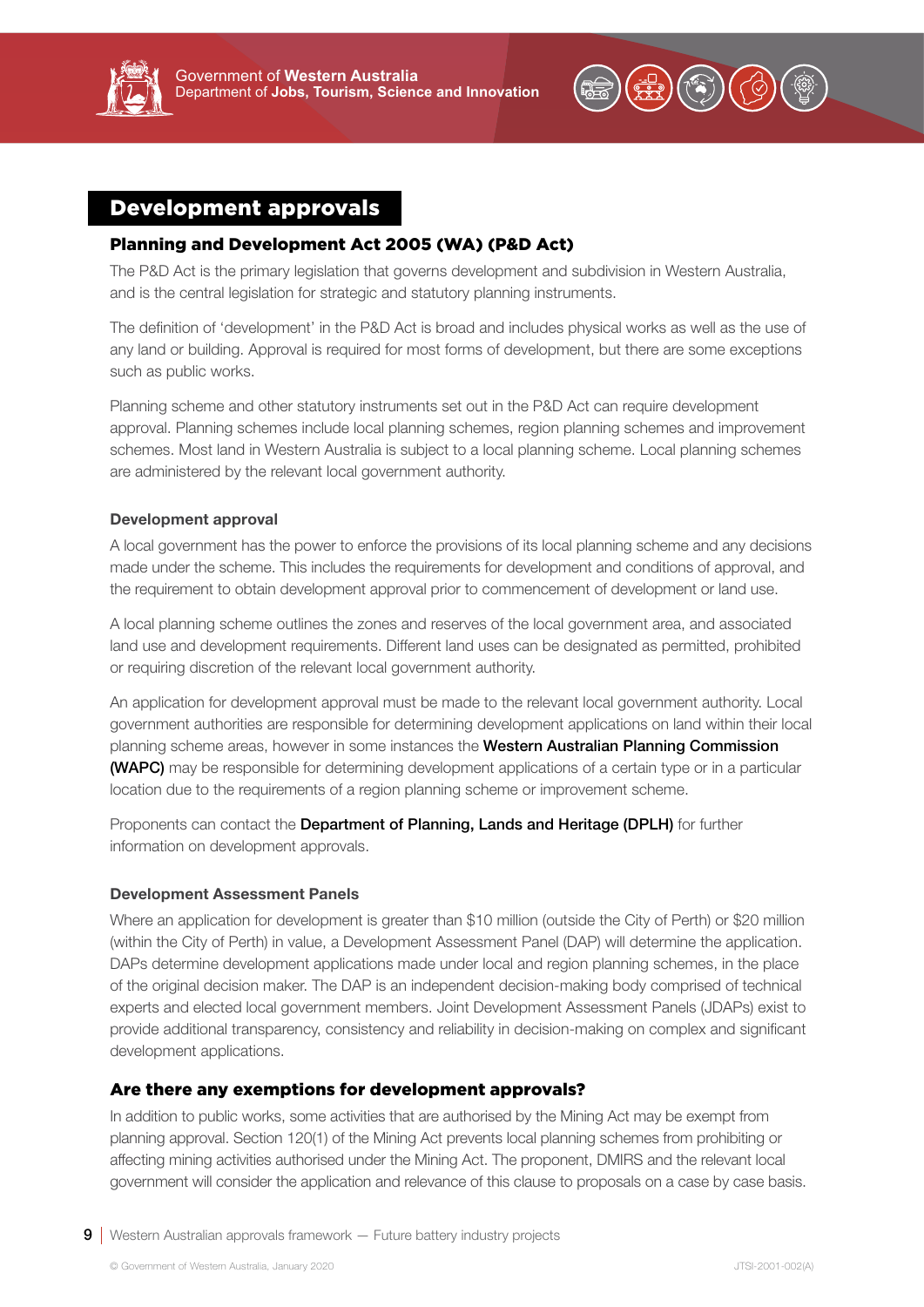

# <span id="page-9-0"></span>Heritage approvals

# Aboriginal Heritage Act 1972 (WA)

In Western Australia, the protection of Aboriginal heritage is governed by the Aboriginal Heritage Act 1972 (AHA). The AHA applies to all types of land tenure in the state and provides protection to all Aboriginal heritage places, irrespective of whether they are on the Register of Aboriginal Places and Objects. The Department of Planning, Lands and Heritage (DPLH) supports the Minister for Aboriginal Affairs in administering this Act. If a proposal may impact an Aboriginal site, land users must submit a notice under Section 18 of the AHA seeking the minister's consent.

## Aboriginal heritage

Aboriginal sites are of immeasurable cultural, historic, educational and scientific interest and provide Aboriginal people with an important link to past and present culture.

Aboriginal heritage is likely to be the main type of heritage approval required in project development due to the regional location of many projects across Western Australia.

Proponents must exercise due diligence in establishing whether or not their proposed activity may impact Aboriginal heritage. If there is the potential that it may do so, a proponent is required to obtain approval under the AHA before any impact occurs.

Note: When the intended land use is deemed by the Environmental Protection Authority (EPA) to be a significant proposal, the Minister for Aboriginal Affairs' consent must be deferred until the Environmental Protection Act 1986 Part IV assessment is complete.

As part of the South West Native Title Settlement, all land users are encouraged to consider use of the Noongar Standard Heritage Agreement (NSHA) when their planned activity occurs within the settlement area and where an Aboriginal Heritage Survey may be required. Where land users do not elect to execute a NSHA, the key principles in the NSHA should be followed in relation to any heritage survey undertaken to ensure a consistent approach across the settlement area. More information on the NSHA is on the DPLH website.

# Heritage Act 2018 (WA)

The Heritage Act 2018 provides for the identification, conservation and use of historic cultural heritage. Places that are of state significance are entered on the State Register of Heritage Places at the direction of the Minister for Heritage on the recommendation of the Heritage Council of Western Australia. The Heritage Council also provides advice on proposals affecting registered places. DPLH supports the Minister for Heritage in administering this Act. Heritage management is required by both state and local government including through local planning schemes.

## Historic heritage

Heritage is important in understanding the state's history, identity and diversity. Western Australia's heritage is diverse and includes buildings, monuments, gardens, cemeteries, landscapes and archaeological sites.

Development proposals relating to places on the State Register of Heritage Places must be referred to the Heritage Council for advice by the decision-making authority (DMA), often the relevant local government. Any decision of the DMA must be consistent with the Heritage Council's advice.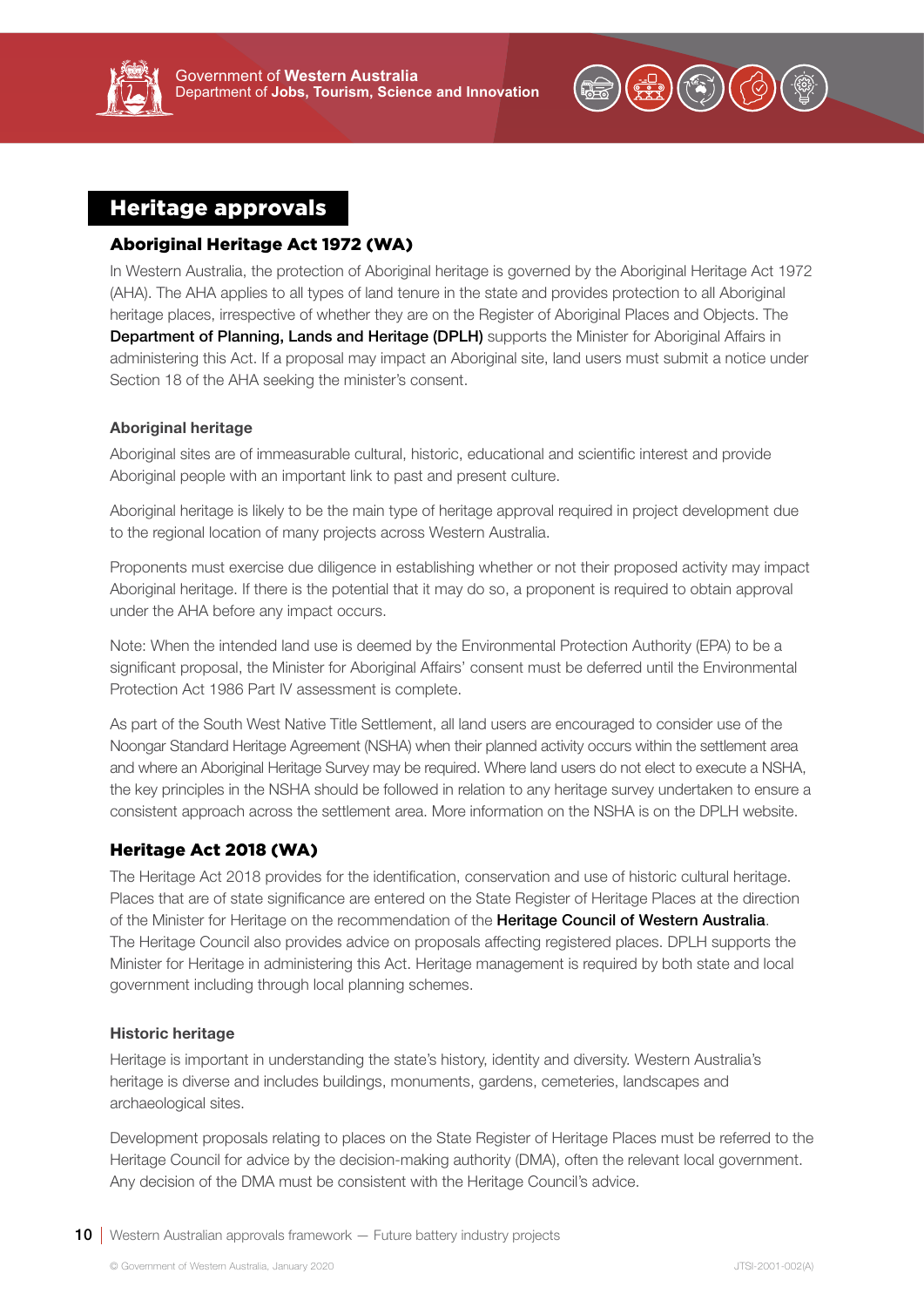<span id="page-10-0"></span>



# Dangerous goods and work health and safety approvals

The Department of Mines, Industry Regulation and Safety (DMIRS) is responsible for industry regulation under the following legislation.

# Dangerous Goods Safety Act 2004 (WA)

The Dangerous Goods Safety Act 2004 (WA) stipulates that sites at which dangerous goods are stored or handled may require a licence, and/or the site to be determined as a major hazard facility under the Dangerous Goods Safety (Major Hazard Facilities) Regulations 2007 (WA). If ammonium nitrate is being stored or handled at a site, then licensing under the Dangerous Goods Safety (Security Sensitive Ammonium Nitrate) Regulations 2007 (WA) may also apply.

## Dangerous goods site licence

Sites intending to store or handle dangerous goods may require a licence, and/or the site determined to be a major hazard facility. Whether a licence will be required depends on the quantities of dangerous goods stored and handled at the site. There may also be some exemptions to licensing requirements. Dangerous goods site licences are issued on a five-yearly basis and may be renewed.

Applications for a dangerous goods site licence must be made on the approved form. DMIRS has accredited consultants that can help prepare and submit dangerous goods storage and handling proposals. The [Licensing and Exemptions for Storage and Handling — Guidance Note 2015](https://www.dmp.wa.gov.au/Documents/Dangerous-Goods/DGS_GN_LicensingAndExemptionsStorageAndHandling.pdf) on the DMIRS website may assist proponents to determine whether licensing applies and if so, what information is required for the licensing process.

# Mines Safety and Inspection Act 1994 (WA) (MSI Act)

The MSI Act outlines general duty of care provisions to maintain safe and healthy workplaces at mining operations and protect people at work from workplace hazards. The Act outlines the obligations of management and different workplace groups, and provides penalties for breaches.

## Project management plans

Proponents are not permitted to commence mining operations until they have an approved project management plan, which details the approach to managing hazards associated with health and safety. This is done by submitting an application online via the [Safety Regulation System](https://www.dmp.wa.gov.au/Safety-Regulation-System-SRS-1486.aspx) (SRS). Matters related to approvals, notifications and compliance under the MSI Act are recorded and managed through this online system.

## Plant registration

Certain types of classified plant require registration with the State Mining Engineer before they can be used. Plant is considered to be any machinery, appliance, equipment, implement or tool and any component, fitting or accessory. Classified plant (such as boilers, cranes, hoists, lifts and pressure vessels) has a higher operational hazard and is governed by specific regulatory requirements.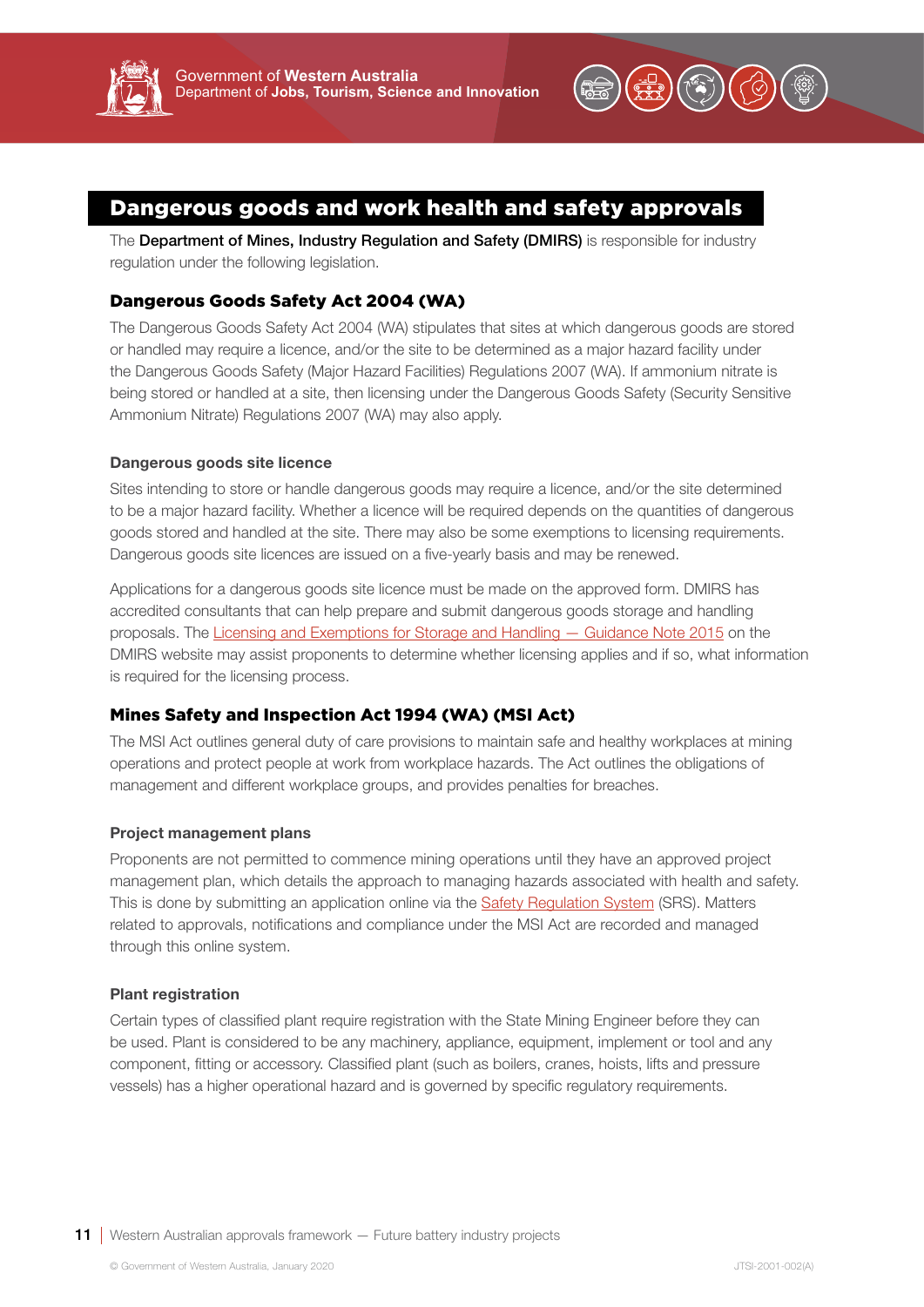<span id="page-11-0"></span>



### Dangerous Goods and Work Health and Safety approvals

#### Tailings storage facility(s)

The design, construction, operation and closure of all tailings storage facilities in Western Australia must comply with the MSI Act, MSI Regulations, the Mining Act and DMIRS codes and guidelines. DMIRS has an [online code of practice](http://www.dmp.wa.gov.au/Documents/Safety/MSH_COP_TailingsStorageFacilities.pdf) to assist proponents to meet their legislative obligations for tailings storage facilities related to health, safety and environmental aspects.

# Occupational Safety and Health Act 1984 (WA) (OSH Act)

The OSH Act provides for the enforcement, administration, coordination and promotion of occupational health and safety in Western Australia. The Act places certain duties of care for safety and health on different workplace groups.

Sometimes matters normally covered by the MSI Act are transferred temporarily to be regulated under the OSH Act, such as construction work at some mine sites. This is referred to as an instrument of declaration.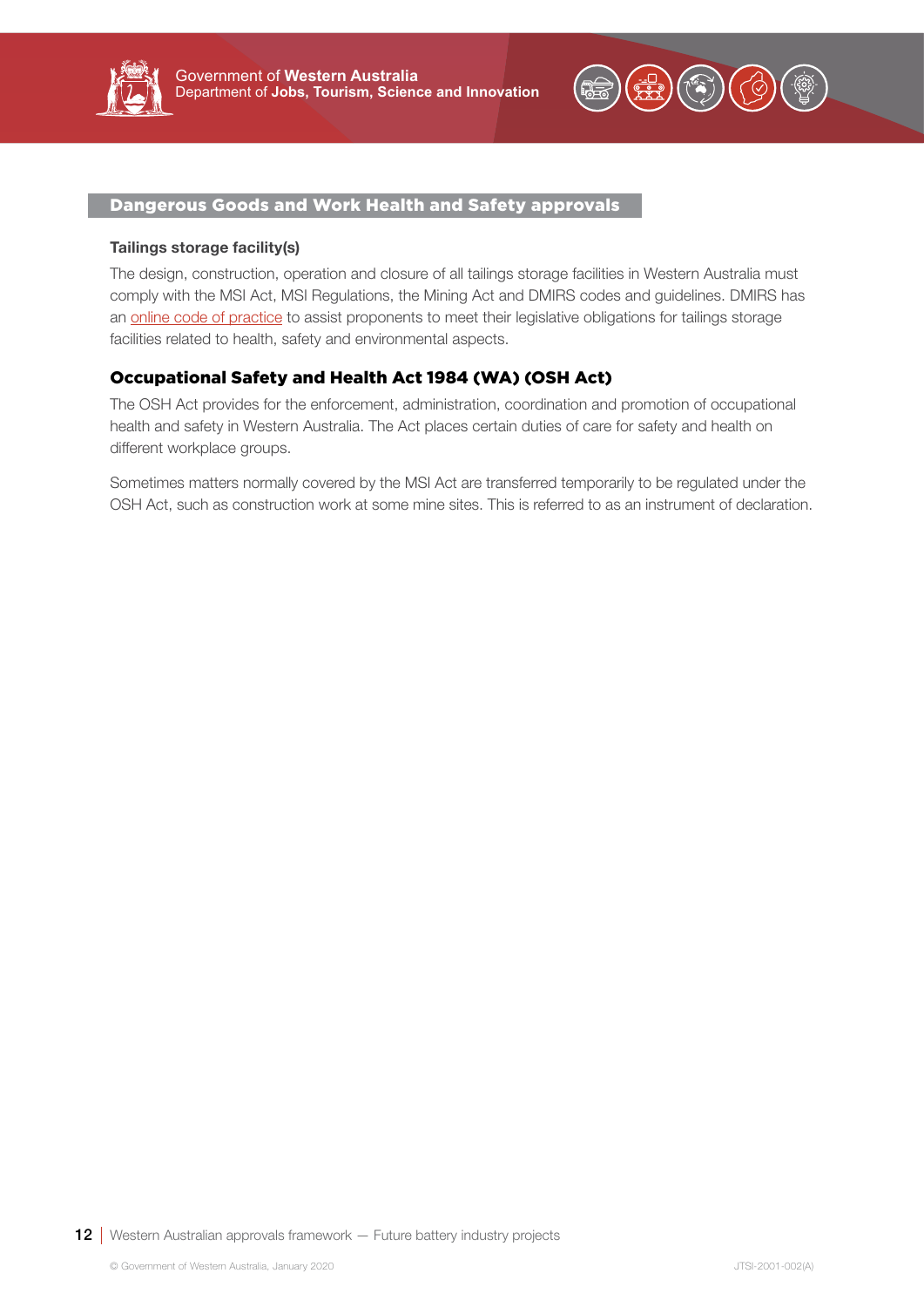

# <span id="page-12-0"></span>Western Australian approvals framework Future battery industry projects

# Part 2: Frequently asked questions

# How can I get help navigating and applying for approvals?

Refer to the project facilitation factsheet on the JTSI website for information on how JTSI can assist proponents with navigating the approvals frameworks for future battery industry projects.

Proponents are encouraged to engage suitably qualified and experienced consultants to prepare and progress applications for approval with the relevant DMAs.

Proponents and consultants seeking detailed information on approvals should consult the websites of the relevant DMAs in the first instance. In addition to information that is available online, many of the DMAs offer pre-referral or pre-submission meetings with proponents to scope site–specific or proposal-specific approvals requirements that may inform the preparation of approvals documentation.

# How can I find an appropriate consultant to assist with the approval process?

There are a number of professional associations that can provide contact details for their members. Examples include:

- » Planning Institute of Australia:<https://www.planning.org.au/>
- » Engineers Australia:<https://www.engineersaustralia.org.au/>
- » Environmental Consultants Association (WA):<https://www.eca.org.au/>

# What are the likely costs associated with obtaining approvals?

There are a number of factors that affect the cost of obtaining approvals, including the characteristics and complexity of the selected site, complexity of the development (this can influence fees charged for planning approval and federal environmental approval), the extent of desktop and on-site investigations required to inform the preparation of approvals documentation, and the length of time consultants are employed to prepare, progress and obtain approvals.

# Who should obtain the necessary approvals?

The appropriate person to obtain and hold the necessary approvals will depend upon the criteria associated with the approval or licence. Generally, the appropriate 'person' is the legal entity that will be undertaking the activity and has responsibility for ensuring compliance with any conditions imposed.

# How long does the approvals process take?

Some of the legislative acts described in this factsheet outline the timeframes for some steps in the approvals process. The DMAs' websites contain guidelines and flowcharts which outline the processes and timeframes involved for certain approvals.

For complex projects requiring several approvals, proponents and their consultants are encouraged to meet with the DMAs early on to determine the potential timeframes that may be involved in a project's approvals, noting that this may depend on project-specific and site-specific information that may not yet be known.